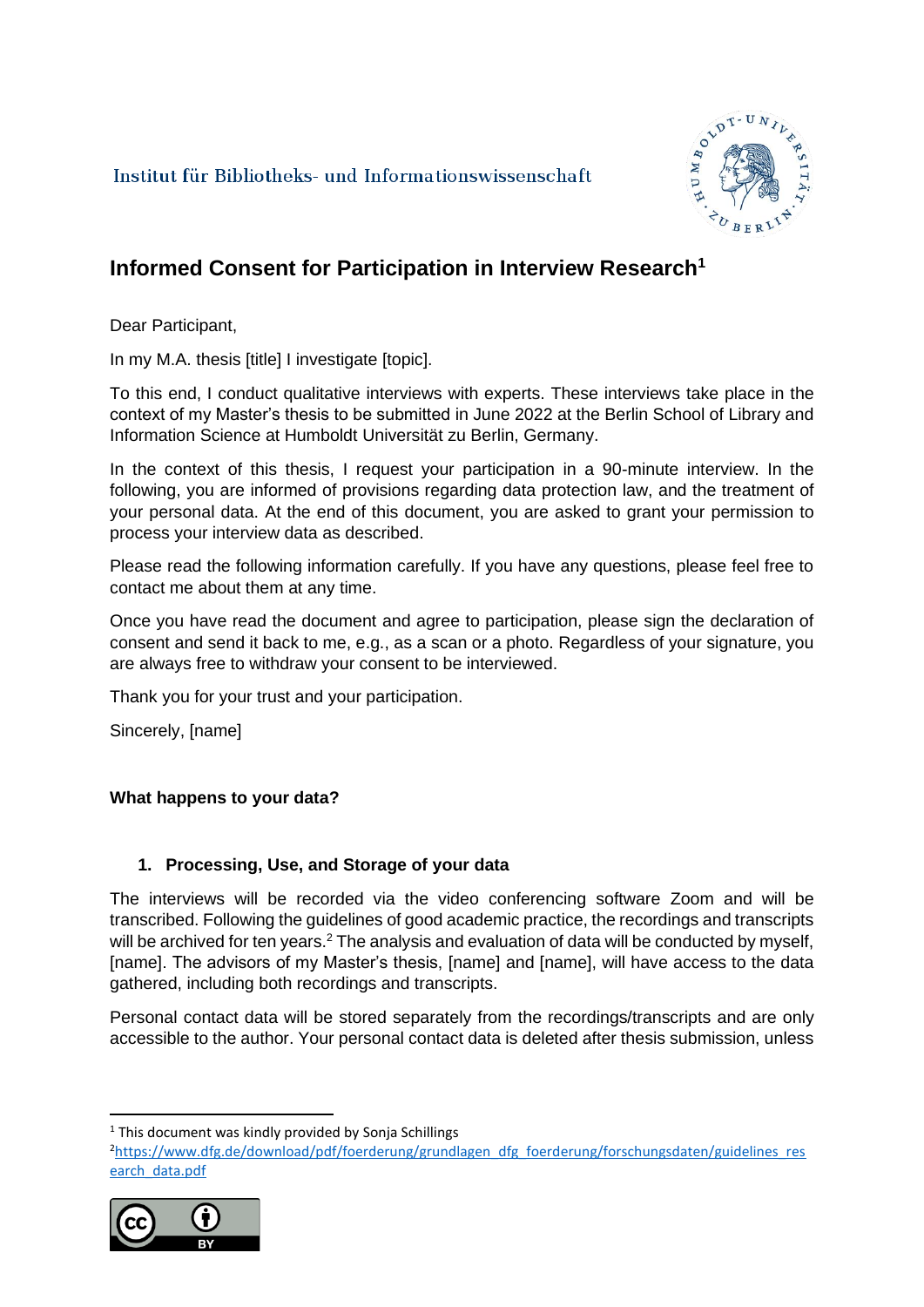you expressly consent to the option of being contacted in the future. You can withdraw such consent at any time.

## **2. Your Rights<sup>3</sup>**

You can make use of the following rights at any time:

### *Right to Information*

At all times, you have the right to receive information about all the data saved that involves information about your person. This right to information pertains to your personal data and to information individually listed in article 15 GDPR (General Data Protection Regulation).<sup>4</sup>

#### *Right to Correction*

At all times, you have the right to demand immediate correction and/or completion of incorrect/incomplete personal data (article 16 GDPR).

#### *Right to Deletion*

You have the right to demand immediate deletion of data involving your person if one of the reasons individually listed in article 17 GDPR applies, e.g., if the data is no longer needed to pursue the goals consented to.

#### *Right to Restrict Processing*

You have the right to restrict the processing of your personal data if one of the conditions listed in article 18 GDPR applies. For example, processing of your personal data can be restricted, if you doubt the correctness of the data pertaining to your person. In this case, the use of concerned data can be restricted during a period of review.

#### *Right to Withdraw Consent*

At all times and without having to give reasons, you have the right to withdraw your consent to be interviewed, or to change/refuse the terms of the Declaration of Consent. If your data has already been collected prior to your withdrawal, they may still be used as research data in anonymized form. There will be no deletion of anonymized data.

## *Right to Bring a Complaint to a Regulatory Body*

You have the right to bring a complaint to a regulatory body if you believe that the processing of your personal data is in violation of the General Data Protection Regulation (article 77 GDPR). The chief privacy officer of Humboldt Universität zu Berlin can be reached here: Gesine Hoffmann-Holland, Behördliche Datenschutzbeauftragte der Humboldt-Universität zu Berlin, Unter den Linden 6, 10099 Berlin.

If you have any further questions about the assessment and processing of interview data, you can always approach the author:

[name] Institut für Bibliotheks- und Informationswissenschaft Unter den Linden 6 10066 Berlin [e-mail address]

<sup>&</sup>lt;sup>3</sup> These legal instructions are adapted from the data protection declaration of Module BP5 Human Information Behavior, courtesy of Prof. Dr. Greifeneder.

<sup>4</sup> https://gdpr-info.eu/